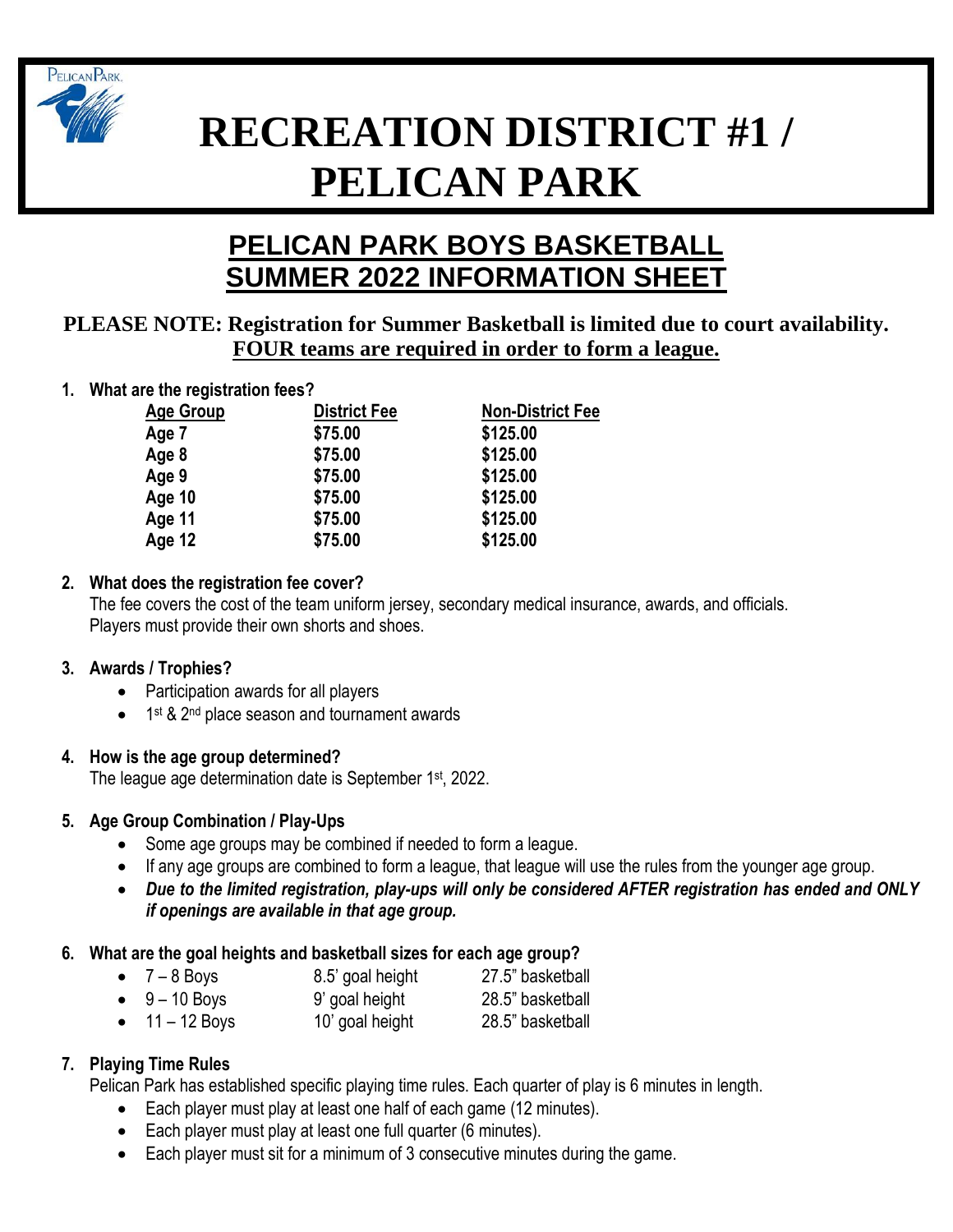# **8. Player Evaluations – General Information**

- Evaluations will consist of multiple basketball skills including passing, shooting, and defense.
- Each skill will be evaluated, and each player will be given a score on each particular skill.
- Evaluation scores will be the basis for determining which team a player will be assigned to for the regular season and are vital to creating fair and balanced teams.
- It is extremely important to have your child evaluate on one of the two days offered.
- Only registered players will be allowed to evaluate.
- **Players that do not evaluate will have a point cap for each game.**

# **9. Player Evaluations – Dates and Times**

- The dates, times, and gym locations for evaluations are located below.
- Parents should stay during the evaluation process, as the players should be finished in about 45 minutes.
- *Registered players only need to attend one evaluation session.*

#### **7 Boys Evaluation Schedule**

- o **THURSDAY, JUNE 9TH – BROWN GYM, COURT 3**
	- **Check in @ 5:30pm**
	- **Evaluations begin @ 5:45pm**
- o **SATURDAY, JUNE 11 TH – BROWN GYM, COURT 3**
	- **Check in @ 9:00am**
	- **Evaluations begin @ 9:15am**

#### **8 Boys Evaluation Schedule**

- o **THURSDAY, JUNE 9TH – BROWN GYM, COURT 1**
	- **Check in @ 5:30pm**
	- **Evaluations begin @ 5:45pm**
- o **SATURDAY, JUNE 11 TH – BROWN GYM, COURT 1**
	- **Check in @ 9:00am**
	- **Evaluations begin @ 9:15am**

#### **9 Boys Evaluation Schedule**

- o **THURSDAY, JUNE 9TH – BROWN GYM, COURT 3**
	- **Check in @ 7:00pm**
	- **Evaluations begin @ 7:15pm**
- o **SATURDAY, JUNE 11 TH – BROWN GYM, COURT 3**
	- **Check in @ 10:30am**
	- **Evaluations begin @ 10:45am**
- **10 Boys Evaluation Schedule**
	- o **THURSDAY, JUNE 9TH – BROWN GYM, COURT 1**
		- **Check in @ 7:00pm**
		- **Evaluations begin @ 7:15pm**
	- o **SATURDAY, JUNE 11 TH – BROWN GYM, COURT 1**
		- **Check in @ 10:30am**
		- **Evaluations begin @ 10:45am**